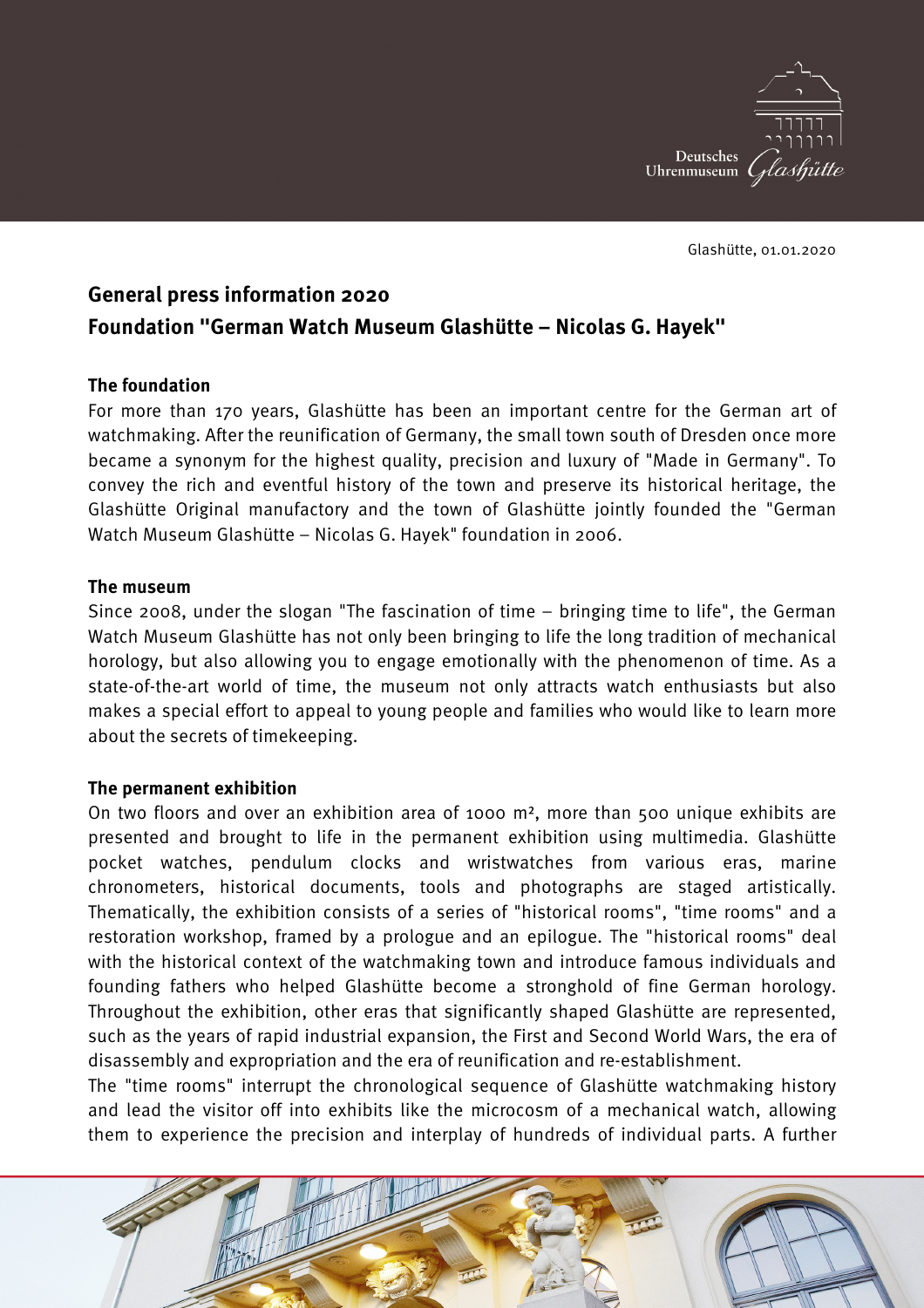

Glashütte, 01.01.2020

multimedia "time room" containing an interactive glossary of timekeeping also invites guests to discover things for themselves.

## **The special exhibitions**

Each year, the museum focuses thematically on an era, an individual or a product from Glashütte watch history, for a special exhibition designed with a multimedia dimension. The museum displays special exhibits, current issues and short episodes of Glashütte watchmaking history in varying showcase exhibitions in the foyer of the building.

## **Visitors information**

| <b>Prices</b>                                                                     |                  |
|-----------------------------------------------------------------------------------|------------------|
| Adults                                                                            | EUR <sub>7</sub> |
| Concessions with valid ID                                                         | EUR 4.50         |
| (Seniors, trainees, students, severely disabled visitors, unemployed visitors)    |                  |
| Children up to and including six                                                  | Free             |
| Maxi family ticket                                                                | <b>EUR 15</b>    |
| (Two adults and children up to 16 years old)                                      |                  |
| Mini family ticket                                                                | <b>EUR 12</b>    |
| (One adult and children up to 16 years old)                                       |                  |
| Group, price per person                                                           | EUR 4.50         |
| (Ten people or more)                                                              |                  |
| Couples' annual pass                                                              | <b>EUR 25</b>    |
| (Valid for two people registered by name for all exhibitions and in-house events, |                  |
| only with ID, valid for a year from the date of issue)                            |                  |

## **Guided tours**

| EUR <sub>50</sub> |
|-------------------|
| <b>EUR 75</b>     |
|                   |
| EUR 80            |
| <b>EUR 120</b>    |
|                   |